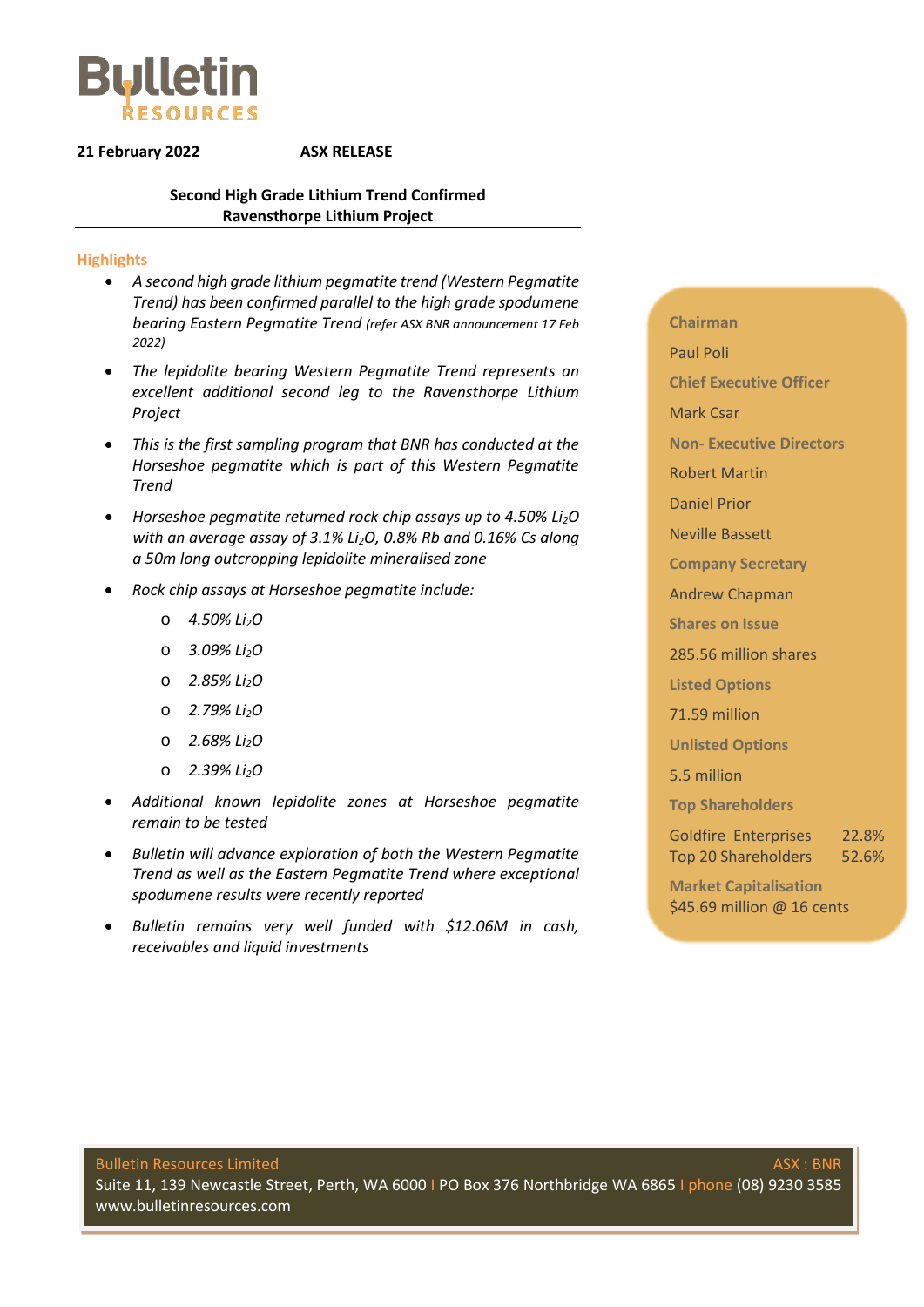

Bulletin Resources Limited ("Bulletin", "BNR") is pleased to provide laboratory results from recent rock-chip sampling conducted at the Western Pegmatite Trend at its Ravensthorpe Lithium project. The project is located only 12km southwest and along strike of Allkem Limited's (ASX: AKE) Mt Cattlin Lithium Mine.

#### **Western Pegmatite Trend**

An initial, limited rock-chip sampling program at regular 10m intervals along the strike of a 1m wide and 50m long, lepidolite rich, outcrop in the southern portion of the Horseshoe pegmatite returned lithium grades up to 4.50% Li<sub>2</sub>O with an average grade of 3.1% Li<sub>2</sub>O, 0.8% Rb and 0.16% Cs (Figures 1 - 3).

Laboratory results of the six rock chip samples at Horseshoe pegmatite are:

- o *4.50% Li2O*
- o *3.09% Li2O*
- o *2.85% Li2O*
- o *2.79% Li2O*
- o *2.68% Li2O*
- o *2.39% Li2O*



*Figure 1: LCT pegmatites and rock chip assays above 1.0% Li2O at Horseshoe pegmatite highlighted in yellow with previously reported results highlighted in white (refer ASX announcements dated 13 December 2021 and 17 February 2022)*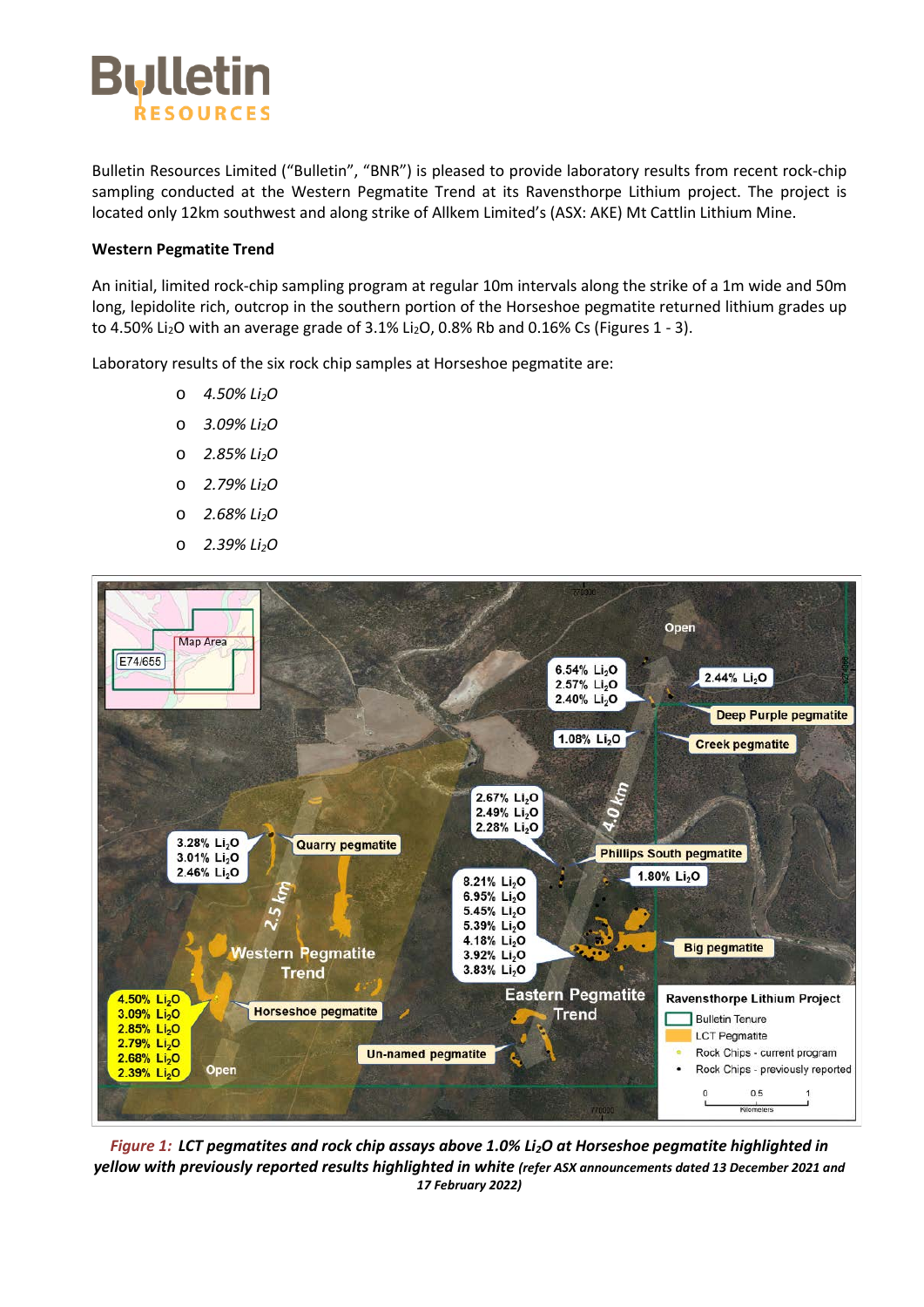

Bulletin CEO, Mr Mark Csar said, *"following on from the recently reported exceptional spodumene and amblygonite lithium rock chip assays at Big pegmatite within the Eastern Pegmatite Trend, it is extremely pleasing to report high grade lithium assays within the Western Pegmatite Trend. We now have a great opportunity to progress two lithium plays only a few kms apart in this incredibly prospective area with an operating lithium processing plant only 12km away*."

#### **Further work**

The previous explorer, Lithium Australia, mapped extensions to the lepidolite zone sampled in this recent mapping program at the Horseshoe pegmatite and these extensions will be sampled to gain a better understanding of the potential of the area (Figure 2). While no spodumene has been mapped as of yet in this part of the Horseshoe pegmatite, the remainder of Horseshoe as well as other outcropping pegmatites in the Western Pegmatite Trend will be investigated to evaluate their potential economic value.

A full set of results is provided in Appendix 1.



*Figure 2: Lepidolite lithium assays of the southern portion of Horseshoe pegmatite on a background of Lithium Australia (ASX:LIT) mapping (reference: DMIRS Wamex report a123854 (modified))*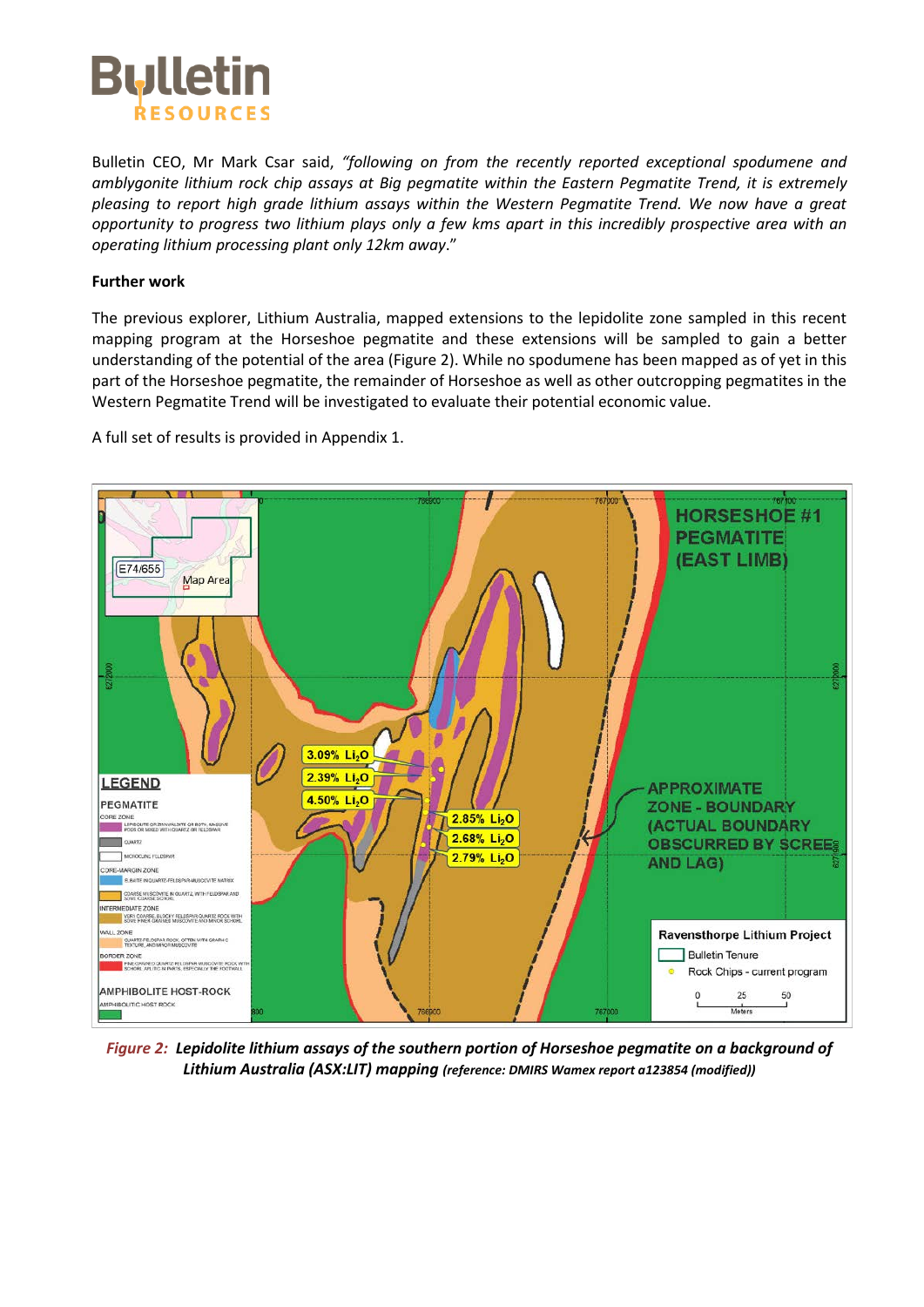



*Figure 3: Lepidolite lithium mineralisation at Horseshoe pegmatite*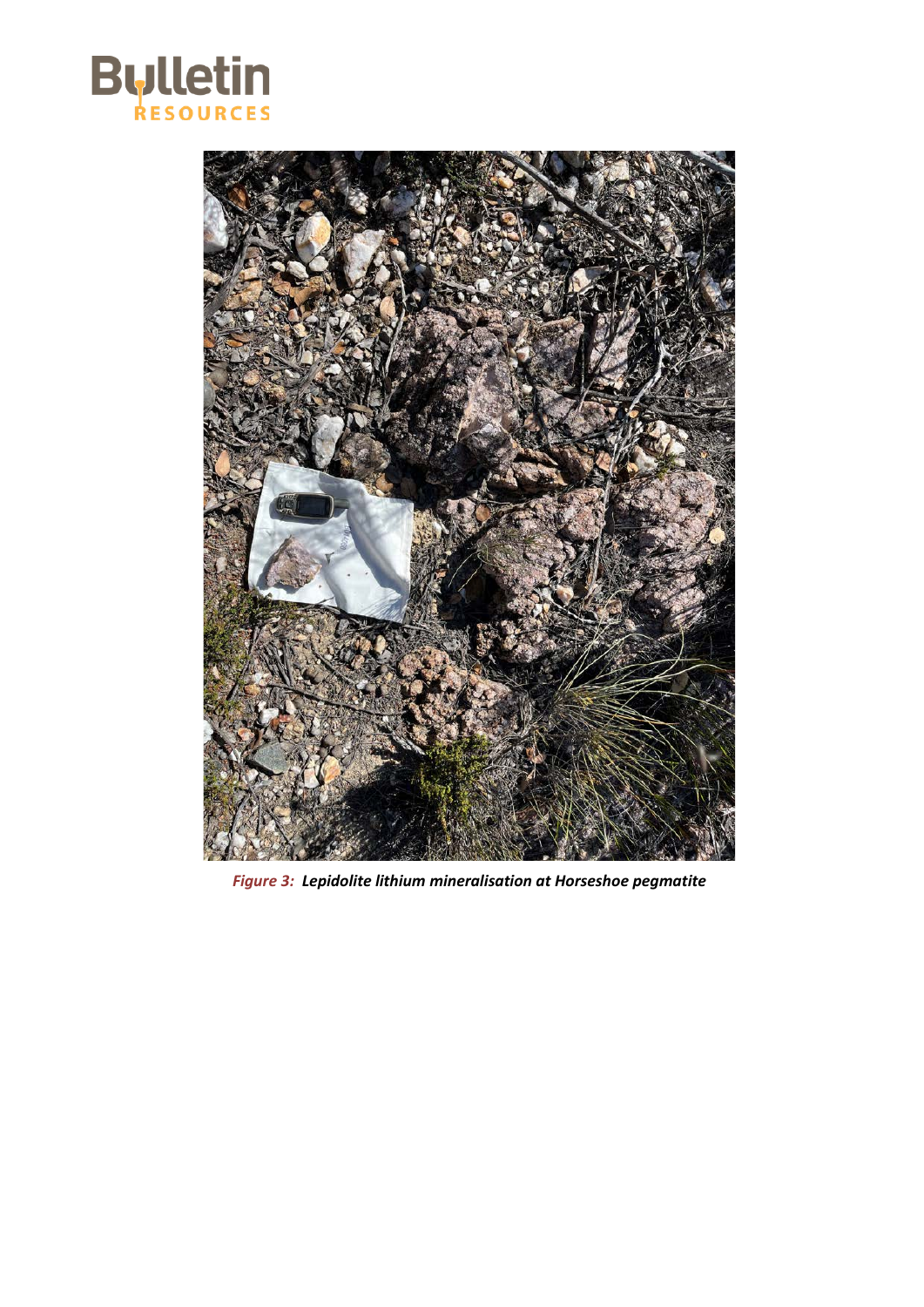



*Figure 4: Bulletin's Ravensthorpe Lithium project location*

This ASX report is authorised for release by the Board of Bulletin Resources Limited.

For further information, please contact: Paul Poli, Chairman **Phone**: +61 8 9230 3585

### **Appendix 1 - Rock Chip Samples**

#### **Sample detail**

| Sample ID      | Easting | Northing | Pegmatite | <b>Description</b>                                       | Li <sub>2</sub> O | Ba  | Cs    | N   | <b>Nb</b> | <b>Rb</b> | Sn  | Ta    |
|----------------|---------|----------|-----------|----------------------------------------------------------|-------------------|-----|-------|-----|-----------|-----------|-----|-------|
| B014057        | 766717  | 6272171  | Horseshoe | Large schorls within albite, muscovite and quartz matrix | 0.09              | 20  | 39    | 0.3 | 20        | 210       | 70  | 10    |
| B014058        | 766897  | 6271905  | Horseshoe | Lepidolite vein contacting the quartz core               | 2.79              | 40  | 868   | 5.5 | 90        | 7.290     | 90  | 236   |
| B014059        | 766900  | 6271915  | Horseshoe | Lepidolite vein contacting the quartz core               | 2.68              | 80  | 667   | 5.4 | 55        | 6.780     | 80  | 117   |
| <b>B014060</b> | 766898  | 6271923  | Horseshoe | Lepidolite vein contacting the quartz core               | 2.85              | 50  | 967   | 5.8 | 70        | 7.470     | 50  | 112   |
| B014061        | 766899  | 6271930  | Horseshoe | Lepidolite vein contacting the quartz core               | 4.50              | 150 | 5.663 | 7.9 | 225       | 11,570    | 40  | 5,692 |
| B014062        | 766902  | 6271942  | Horseshoe | Lepidolite vein contacting the quartz core               | 2.39              | 80  | 835   | 5.5 | 110       | 6,490     | 130 | 170   |
| B014063        | 766907  | 6271948  | Horseshoe | Lepidolite vein contacting the quartz core               | 3.09              | 80  | 890   | 7.1 | 70        | 8,540     | 120 | 84    |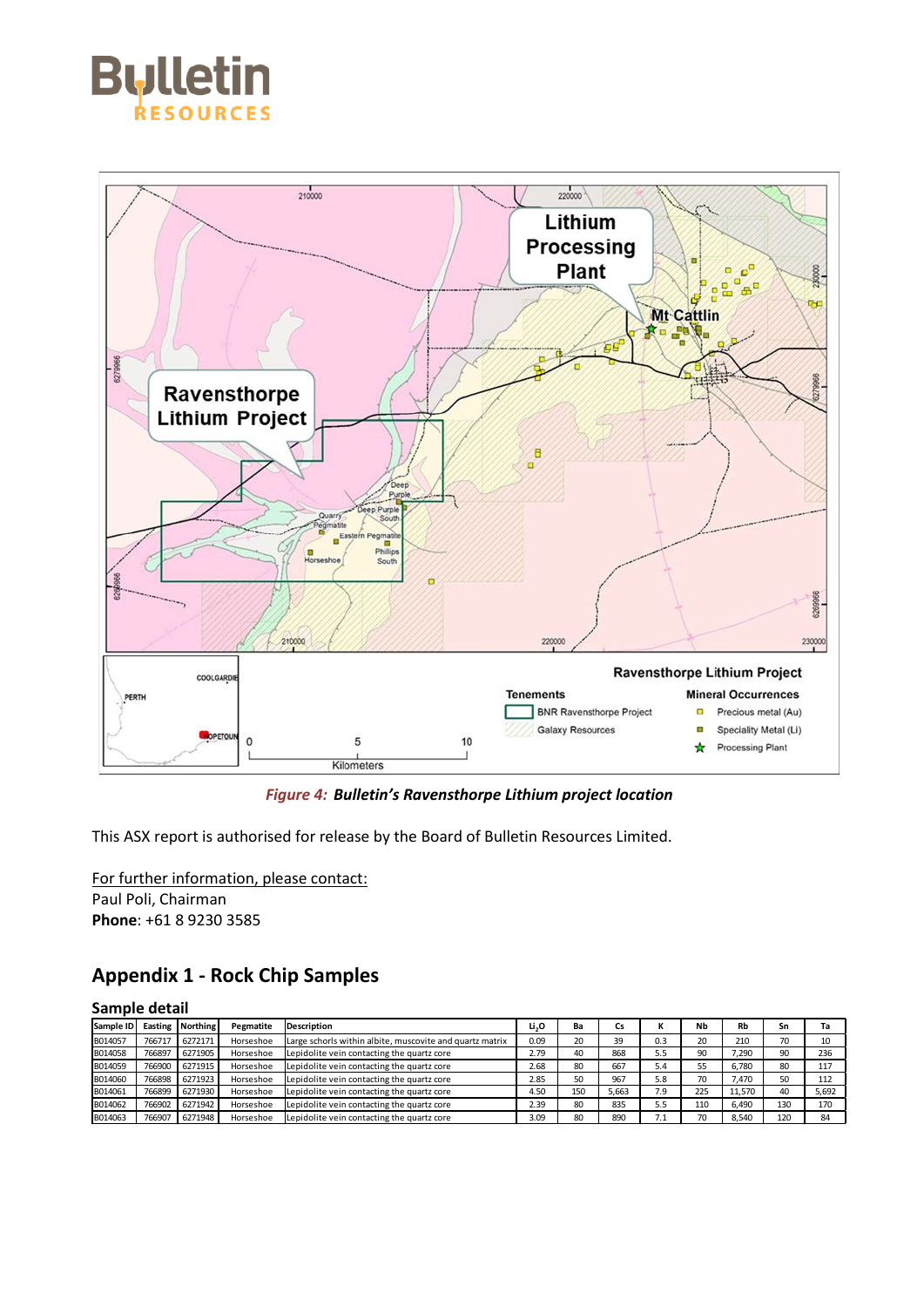

#### **Forward Looking Statements**

*Information included in this release constitutes forward-looking statements. Often, but not always, forward looking statements can generally be identified by the use of forward-looking words such as "may", "will", "expect", "intend", "plan", "estimate", "anticipate'', "continue", and "guidance", or other similar words and may include, without limitation, statements regarding plans, strategies and objectives of management, anticipated production or const ruction commencement dates and expected costs or production outputs. Forward looking statements inherently involve known and unknown risks, uncertainties and other factors that may cause the Company's actual results, performance and achievements to differ materially from any future results, performance or achievements. Relevant factors may include, but are not limited to, changes in commodity prices, foreign exchange fluctuations and general economic conditions, increased costs and demand for production inputs, the speculative nature of exploration and project development, including the risks of obtaining necessary licences and permits and diminishing quantities or grades of reserves, political and social risks, changes to the regulatory framework within which the Company operates or may in the future,*  environmental conditions including extreme weather conditions, recruitment and retention of personnel, industrial *relations issues and litigation.*

*Forward looking statements are based on the Company and its management's good faith assumptions relating to the financial, market, regulatory and other relevant environments that will exist and affect the Company's business and operations in the future. The Company does not give any assurance that the assumptions on which forward looking statements are based will prove to be correct, or that the Company's business or operations will not be affected in any material manner by these or other factors not foreseen or foreseeable by the Company or management or beyond the Company's control.*

*Although the Company attempts and has attempted to identify factors that would cause actual actions, events or results to differ materially from those disclosed in forward looking statements, there may be other factors that could cause actual results, performance, achievements or events not to be as anticipated, estimated or intended, and many events are beyond the reasonable control of the Company. Accordingly, readers are cautioned not to place undue reliance on forward looking statement s. Forward looking statements in these materials speak only at the date of issue. Subject to any continuing obligations under applicable law or any relevant stock exchange listing rules, in providing this information the Company does not undertake any obligation to publicly update or revise any of the forward-looking statement s or to advise of any change in events, conditions or circumstances on which any such statement is based.*

#### **No New Information**

*Except where explicitly stated, this announcement contains references to prior exploration results, all of which have been cross-referenced to previous market announcements made by the Company. The Company confirms that it is not aware of any new information or data that materially affects the information included in the relevant market announcements.*

#### **Competent Persons Statement**

*The information in this report that relates to Exploration Targets and Exploration Results is based on information compiled by Mark Csar, who is a Fellow of The AusIMM. The exploration information in this report is an accurate representation of the available data and studies. Mark Csar is a full-time employee of Bulletin Resources Limited and has sufficient experience which is relevant to the style of mineralisation and type of deposit under consideration and to the activity which he is undertaking to qualify as a Competent Person as defined in the 2012 Edition of the 'Australasian Code for Reporting of Exploration Results, Mineral Resources and Ore Reserves'. Mark Csar consents to the inclusion in the report of the matters based on his information in the form and context in which it appears.*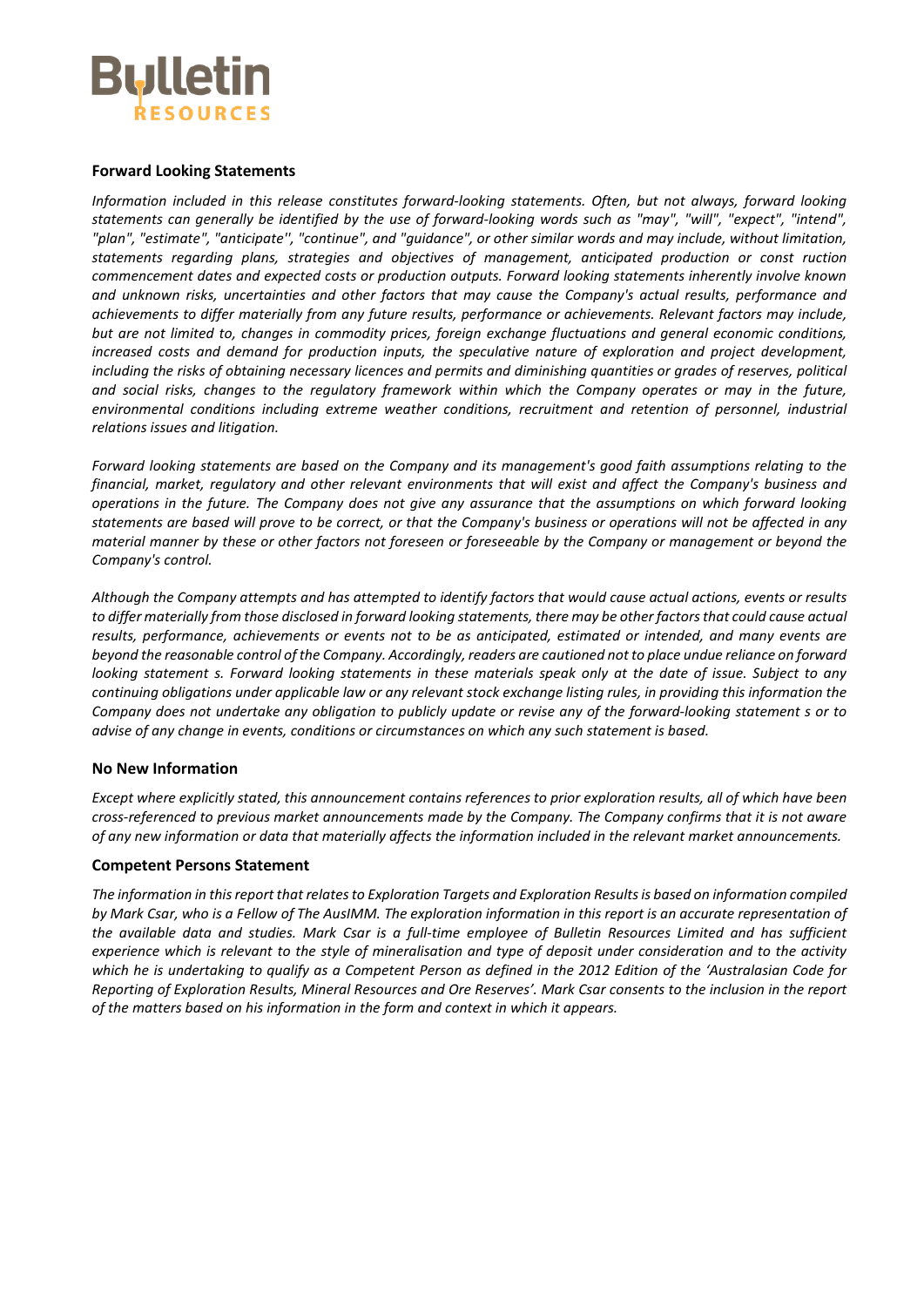

## **JORC 2012 Table 1.**

### *Section 1 Sampling Techniques and Data*

(Criteria in this section apply to all succeeding sections.)

| <b>Criteria</b>        | <b>JORC Code explanation</b>                                                                                                                                                                                                                                                                                                                                                                                                                                                                                                                                                                                                                                                                                                                                                                                                                                                                                                                                                                                                                                                                    | Commentary                                                                                                                                                                                                                                                                                                                                                                                                                                                                                                                                                               |
|------------------------|-------------------------------------------------------------------------------------------------------------------------------------------------------------------------------------------------------------------------------------------------------------------------------------------------------------------------------------------------------------------------------------------------------------------------------------------------------------------------------------------------------------------------------------------------------------------------------------------------------------------------------------------------------------------------------------------------------------------------------------------------------------------------------------------------------------------------------------------------------------------------------------------------------------------------------------------------------------------------------------------------------------------------------------------------------------------------------------------------|--------------------------------------------------------------------------------------------------------------------------------------------------------------------------------------------------------------------------------------------------------------------------------------------------------------------------------------------------------------------------------------------------------------------------------------------------------------------------------------------------------------------------------------------------------------------------|
| Sampling<br>techniques | • Nature and quality of sampling (eg cut channels,<br>random chips, or specific specialised industry<br>standard measurement tools appropriate to the<br>minerals under investigation, such as down hole<br>gamma sondes, or handheld XRF instruments,<br>etc.). These examples should not be taken as<br>limiting the broad meaning of sampling.<br>• Measures taken to ensure sample representivity<br>and the appropriate calibration of any<br>measurement tools or systems used.<br>• Aspects of the determination of mineralisation<br>that are Material to the Public Report. In cases<br>where 'industry standard' work has been done this<br>would be relatively simple (eg 'reverse circulation<br>drilling was used to obtain 1 m samples from<br>which 3 kg was pulverised to produce a 30 g<br>charge for fire assay'). In other cases more<br>explanation may be required, such as where there<br>is coarse gold that has inherent sampling<br>problems. Unusual commodities or mineralisation<br>types (eg submarine nodules) may warrant<br>disclosure of detailed information. | Rock chipping of 0.25 - 3 kg samples taken from outcrop or lag. Samples were<br>selected based on visual inspection for representivity and assessment of<br>indicative target mineralogy.<br>Rock chip samples analysed using Sodium Peroxide Fusion, HCL digest and<br>ICPMS/OES finish for B, Be, Cs, Hf, K, Li, Nb, Rb, Ta and Y. XRF analysis for Al, As,<br>Ba, Ca, Cl, Co, Cr, Cu, Fe, K <sub>2</sub> O, Mg, Mn, Na, Ni, P, Pb, S, Sb, Sn, Sr, Ti, V, Zn, Zr.<br>Elements converted where appropriate to oxides and vice-versa using<br>stoichiometric conversion. |
| Drilling<br>techniques | • Drill type (eg core, reverse circulation, open-hole N/A, no drilling.<br>hammer, rotary air blast, auger, Bangka, sonic,<br>etc.) and details (eg core diameter, triple or<br>standard tube, depth of diamond tails, face-<br>sampling bit or other type, whether core is<br>oriented and if so, by what method, etc.).                                                                                                                                                                                                                                                                                                                                                                                                                                                                                                                                                                                                                                                                                                                                                                       |                                                                                                                                                                                                                                                                                                                                                                                                                                                                                                                                                                          |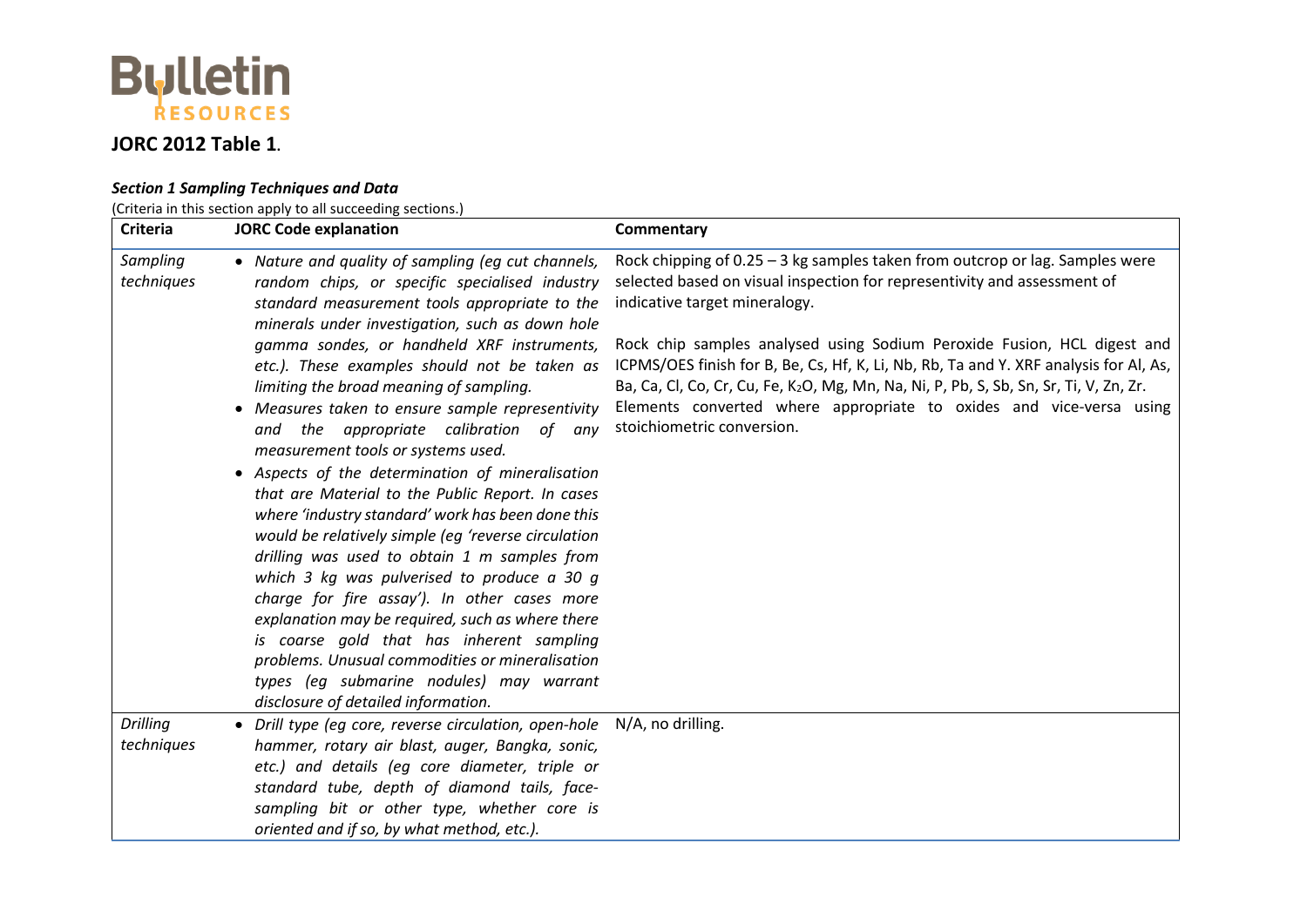# **Bulletin**

| <b>Criteria</b>                                         | <b>JORC Code explanation</b>                                                                                                                                                                                                                                                                                                                                                                                                                                                                                                                                                                          | Commentary                                                                                                                                                                                                                                                                                                                                                                                                                                                                                                                              |
|---------------------------------------------------------|-------------------------------------------------------------------------------------------------------------------------------------------------------------------------------------------------------------------------------------------------------------------------------------------------------------------------------------------------------------------------------------------------------------------------------------------------------------------------------------------------------------------------------------------------------------------------------------------------------|-----------------------------------------------------------------------------------------------------------------------------------------------------------------------------------------------------------------------------------------------------------------------------------------------------------------------------------------------------------------------------------------------------------------------------------------------------------------------------------------------------------------------------------------|
| Drill sample<br>recovery                                | • Method of recording and assessing core and chip<br>sample recoveries and results assessed.<br>Measures taken to maximise sample recovery<br>$\bullet$<br>and ensure representative nature of the<br>samples.<br>Whether a relationship exists between sample<br>$\bullet$<br>recovery and grade and whether sample bias<br>may have occurred due to preferential loss/gain<br>of fine/coarse material.                                                                                                                                                                                              | N/A, no drilling                                                                                                                                                                                                                                                                                                                                                                                                                                                                                                                        |
| Logging                                                 | Whether core and chip samples have been N/A, no drilling<br>$\bullet$<br>geologically and geotechnically logged to a level<br>of detail to support appropriate Mineral<br>Resource estimation, mining studies and<br>metallurgical studies.<br>Whether logging is qualitative or quantitative in<br>$\bullet$<br>nature. Core (or costean, channel, etc.)<br>photography.<br>The total length and percentage of the relevant<br>intersections logged.                                                                                                                                                 |                                                                                                                                                                                                                                                                                                                                                                                                                                                                                                                                         |
| Sub-sampling<br>techniques<br>and sample<br>preparation | If core, whether cut or sawn and whether<br>$\bullet$<br>quarter, half or all core taken.<br>If non-core, whether riffled, tube sampled, rotary<br>$\bullet$<br>split, etc. and whether sampled wet or dry.<br>For all sample types, the nature, quality and<br>$\bullet$<br>appropriateness of the sample preparation<br>technique.<br>Quality control procedures adopted for all sub-<br>sampling stages to maximise representivity of<br>samples<br>Measures taken to ensure that the sampling is<br>representative of the in situ material collected,<br>including for instance results for field | Samples were taken on outcrop or subcropping pegmatites and lag, targeting<br>specific indicator minerals such as microcline and muscovite where lithium<br>minerals were not noted. Chemical ratios of monomineralic microcline and<br>muscovite may be indicative of the level of fractionation required for lithium<br>mineralisation where lithium minerals such as spodumene, lepidolite and<br>zinnwaldite may not be present due to outcrop limitations. Samples may not be<br>representative of the broader geological package. |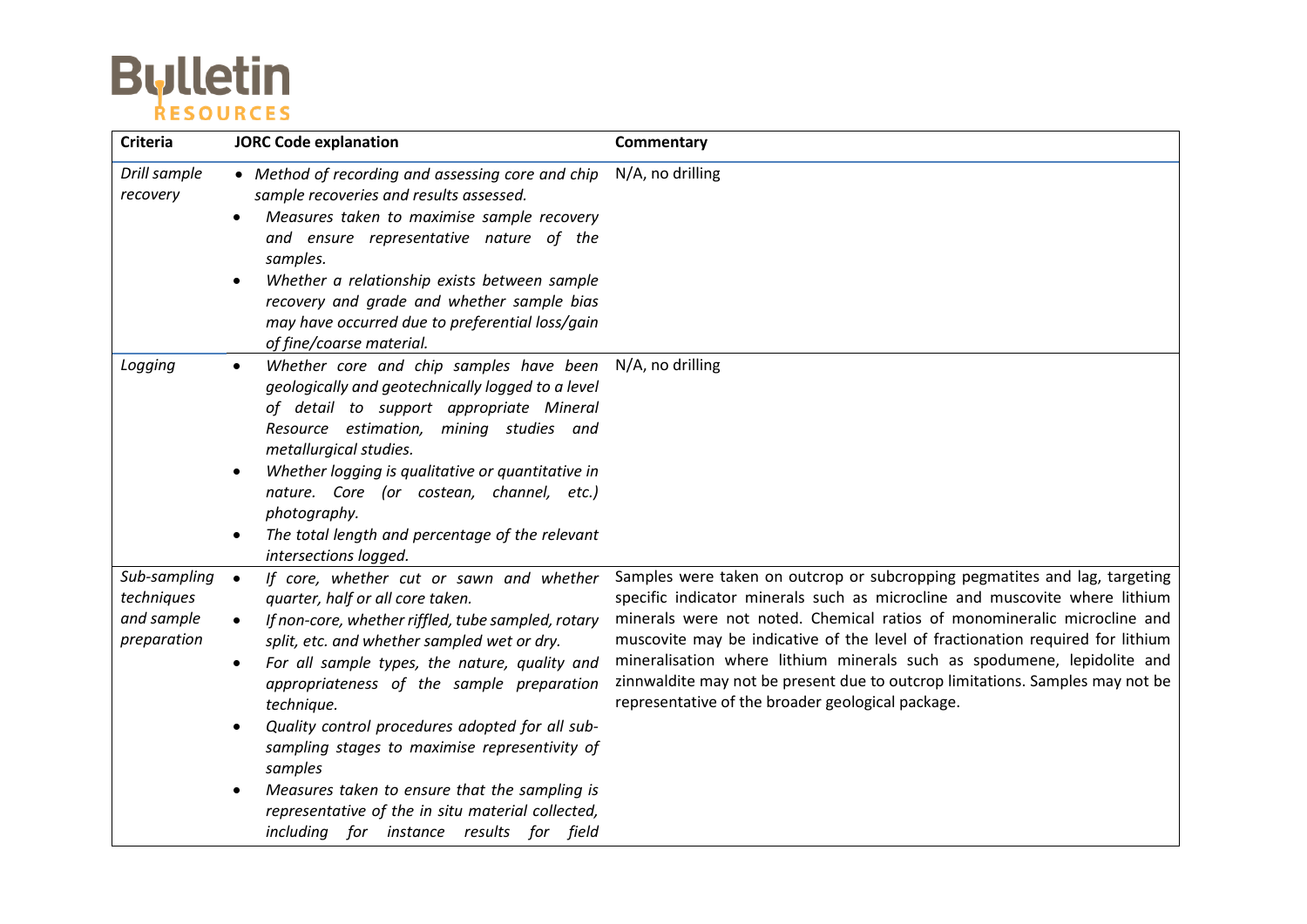# **Bulletin**

| <b>Criteria</b>                                        | <b>JORC Code explanation</b>                                                                                                                                                                                                                                                                                                                                                                                                                                                                                                                                                                                                                         | Commentary                                                                                                                                                                                                                                                                           |
|--------------------------------------------------------|------------------------------------------------------------------------------------------------------------------------------------------------------------------------------------------------------------------------------------------------------------------------------------------------------------------------------------------------------------------------------------------------------------------------------------------------------------------------------------------------------------------------------------------------------------------------------------------------------------------------------------------------------|--------------------------------------------------------------------------------------------------------------------------------------------------------------------------------------------------------------------------------------------------------------------------------------|
|                                                        | duplicate/second-half sampling<br>Whether sample sizes are appropriate to the<br>grain size of the material being sampled.                                                                                                                                                                                                                                                                                                                                                                                                                                                                                                                           |                                                                                                                                                                                                                                                                                      |
| Quality of<br>assay data<br>and<br>laboratory<br>tests | The nature, quality and appropriateness of the<br>$\bullet$<br>assaying and laboratory procedures used and<br>whether the technique is considered partial or<br>total.<br>For geophysical tools, spectrometers, handheld<br>XRF instruments, etc., the parameters used in<br>determining the analysis including instrument<br>make and model, reading times, calibrations<br>factors applied and their derivation, etc.<br>Nature of quality control procedures adopted<br>(eg standards, blanks, duplicates, external<br>laboratory checks) and whether acceptable<br>levels of accuracy (ie. lack of bias) and precision<br>have been established. | Assay using a commercial laboratory in Perth and analysis methods appropriate<br>to pegmatite investigation. Laboratory duplicates and standards indicate<br>acceptable levels of accuracy. No field duplicates or standards have been taken<br>due to the early nature of the work. |
| Verification<br>of sampling<br>and assaying            | The verification of significant intersections by<br>$\bullet$<br>either independent or alternative company<br>personnel.<br>The use of twinned holes.<br>$\bullet$<br>Documentation of primary data, data entry<br>procedures, data verification, data storage<br>(physical and electronic) protocols.<br>Discuss any adjustment to assay data.<br>$\bullet$                                                                                                                                                                                                                                                                                         | The Company is assisted by, and regularly consults with an independent<br>consultant who has significant experience in lithium mineralisation. Elemental<br>analysis has been converted to oxide equivalent and vice-versa where<br>appropriate using standard conversion factors.   |
| Location of<br>data points                             | Accuracy and quality of surveys used to locate<br>$\bullet$<br>drill holes (collar and down-hole surveys),<br>trenches, mine workings and other locations<br>used in Mineral Resource estimation.<br>Specification of the grid system used.<br>Quality and adequacy of topographic control.                                                                                                                                                                                                                                                                                                                                                          | Rock chip locations were recorded with a handheld GPS with +/- 3m accuracy.<br>The grid used was MGA94, z50.                                                                                                                                                                         |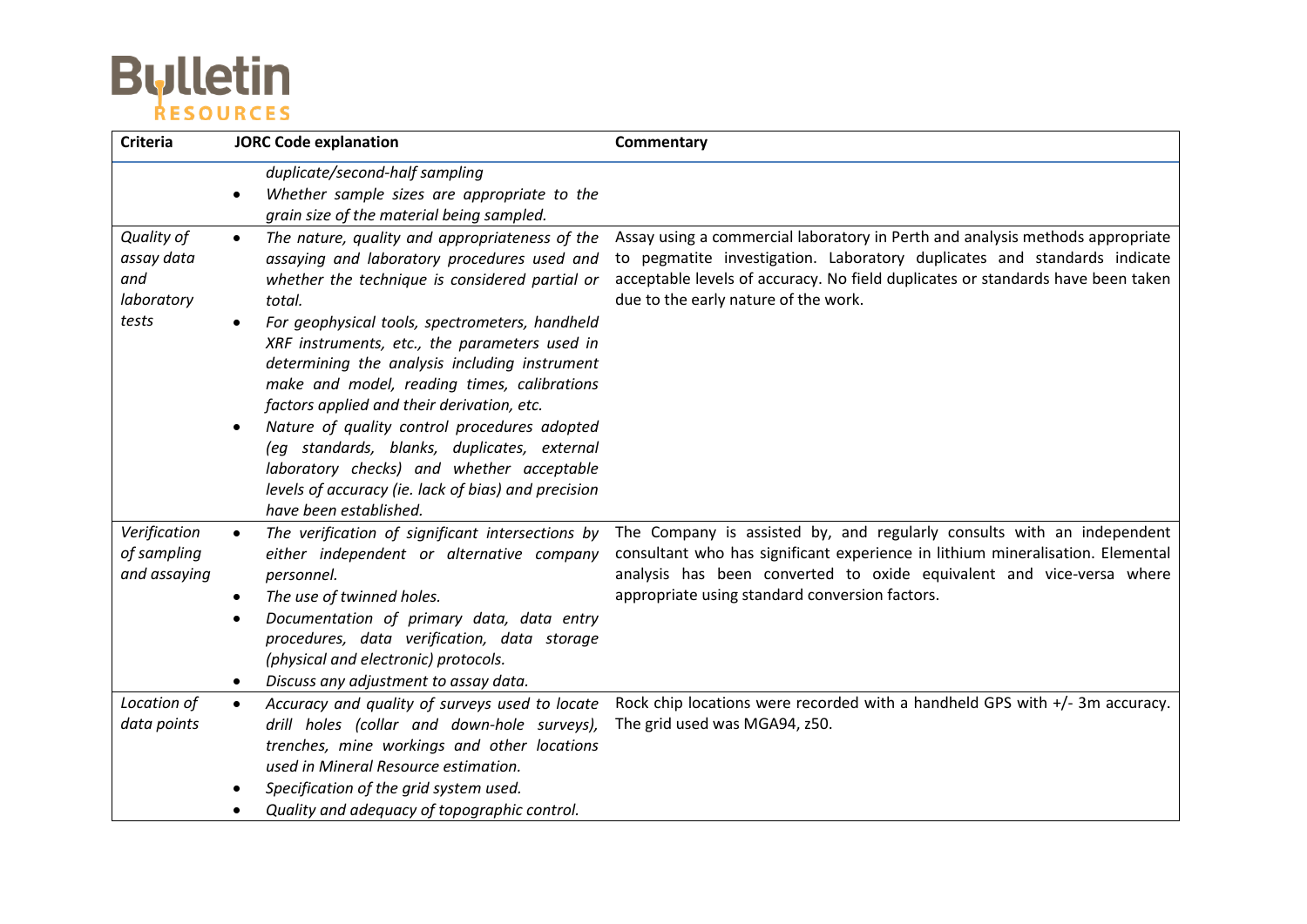# **Bulletin**

| <b>Criteria</b>                                                               | <b>JORC Code explanation</b>                                                                                                                                                                                                                                                                                                                                                                               | Commentary                                                                                                                                       |  |
|-------------------------------------------------------------------------------|------------------------------------------------------------------------------------------------------------------------------------------------------------------------------------------------------------------------------------------------------------------------------------------------------------------------------------------------------------------------------------------------------------|--------------------------------------------------------------------------------------------------------------------------------------------------|--|
| Data spacing<br>and<br>distribution                                           | Data spacing for reporting of Exploration<br>Results.<br>Whether the data spacing and distribution is<br>sufficient to establish the degree of geological<br>and grade continuity appropriate for the Mineral<br><b>Ore</b><br>and<br>Reserve<br>estimation<br>Resource<br>procedure(s) and classifications applied.<br>Whether sample compositing has been applied.                                       | Data spacing was dependent on outcrop and lag location. There is insufficient<br>data to determine any economic parameters or mineral resources. |  |
| Orientation of $\bullet$<br>data in<br>relation to<br>geological<br>structure | Whether the orientation of sampling achieves<br>unbiased sampling of possible structures and the<br>extent to which this is known, considering the<br>deposit type.<br>the relationship between the<br>lf.<br>drillina<br>orientation and the orientation<br>of<br>kev<br>mineralised structures is considered to have<br>introduced a sampling bias, this should be<br>assessed and reported if material. | Rock chip sampling is limited to outcrop and lag if present and may not be<br>representative of mineralisation at depth.                         |  |
| Sample<br>security                                                            | The measures taken to ensure sample security.                                                                                                                                                                                                                                                                                                                                                              | Bulletin staff delivered samples from the field directly to the laboratory for<br>further analysis.                                              |  |
| Audits or<br>reviews                                                          | The results of any audits or reviews of sampling<br>techniques and data.                                                                                                                                                                                                                                                                                                                                   | No audits or reviews have been completed.                                                                                                        |  |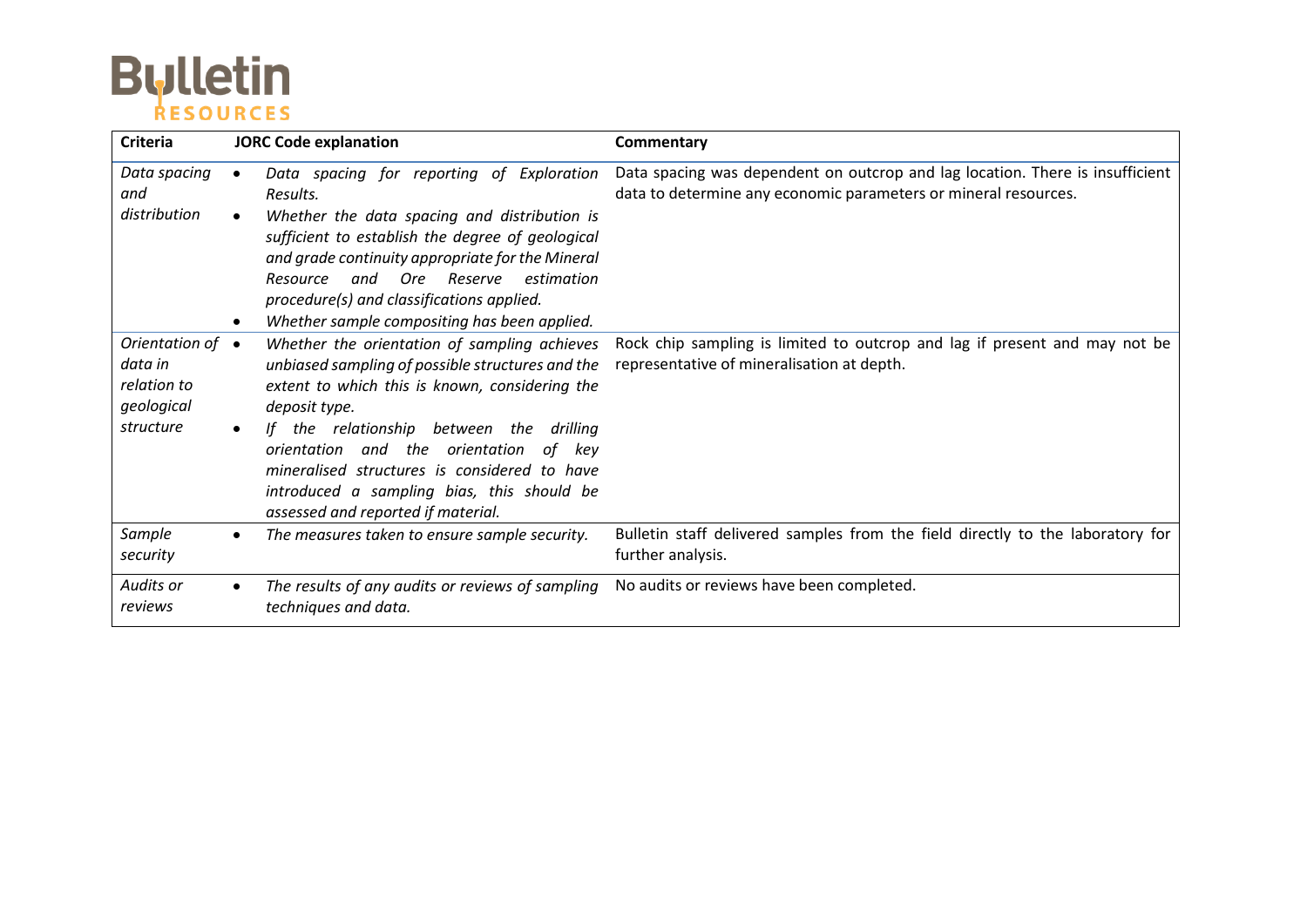

### *Section 2 Reporting of Exploration Results*

(Criteria listed in the preceding section also apply to this section.)

| <b>Criteria</b>                                  | <b>JORC Code explanation</b>                                                                                                                                                                                                                                                                                                                                                                                                                                                                              | Commentary                                                                                                                                                                                                                                                                                                                                                                                                                                                                                             |
|--------------------------------------------------|-----------------------------------------------------------------------------------------------------------------------------------------------------------------------------------------------------------------------------------------------------------------------------------------------------------------------------------------------------------------------------------------------------------------------------------------------------------------------------------------------------------|--------------------------------------------------------------------------------------------------------------------------------------------------------------------------------------------------------------------------------------------------------------------------------------------------------------------------------------------------------------------------------------------------------------------------------------------------------------------------------------------------------|
| Mineral<br>tenement and<br>land tenure<br>status | Type, reference name/number, location and<br>$\bullet$<br>ownership including agreements or material<br>issues with third parties such as joint<br>ventures, partnerships, overriding royalties,<br>title<br>interests,<br>historical<br>native<br>sites.<br>national<br>wilderness<br>park<br><b>or</b><br>and<br>environmental settings.<br>The security of the tenure held at the time of<br>$\bullet$<br>reporting along with any known impediments<br>to obtaining a license to operate in the area. | Tenement E74/655 is 100% held by Bulletin Resources Limited. A<br>heritage agreement has been executed with the Native Title party. A<br>DMIRS approved plan of management to prevent the spread of dieback<br>disease (Phytophthera species) is in place. Consent to explore on<br>Reserve Timber Reserve 30795 is granted.                                                                                                                                                                           |
| Exploration<br>done by other<br>parties          | • Acknowledgment<br>and<br>appraisal<br>of<br>exploration by other parties.                                                                                                                                                                                                                                                                                                                                                                                                                               | The ground was first originally explored for Lithium in 1980-1984 by<br>AMAX Australia Ltd, Chevron Exploration Corp and Noranda. By 2004,<br>Pioneer Nickel and Galaxy Resources entered into JV and in 2009 Galaxy<br>gained control of the tenement area. Lithium Australia worked from<br>2014 - 2020 with most effort on the Horseshoe prospect.<br>Work over the area includes geophysical surveys, mapping, soil<br>sampling, stream sediment sampling, rock chipping and minor RC<br>drilling, |
| Geology                                          | Deposit type, geological setting and style of<br>$\bullet$<br>mineralisation.                                                                                                                                                                                                                                                                                                                                                                                                                             | The deposit types being sought are lithium pegmatites within the<br>Annabelle Volcanics, the same geological setting to the Mt Cattlin<br>lithium mine.                                                                                                                                                                                                                                                                                                                                                |
| Drill hole<br><b>Information</b>                 | • A summary of all information material to the<br>understanding of the exploration results<br>including a tabulation of the following<br>information for all material drill holes:<br>easting and northing of the drill hole collar<br>$\circ$<br>elevation or RL (Reduced Level - elevation<br>$\circ$<br>above sea level in metres) of the drill hole<br>collar<br>$\circ$ dip and azimuth of the hole                                                                                                  | N/A, no drilling                                                                                                                                                                                                                                                                                                                                                                                                                                                                                       |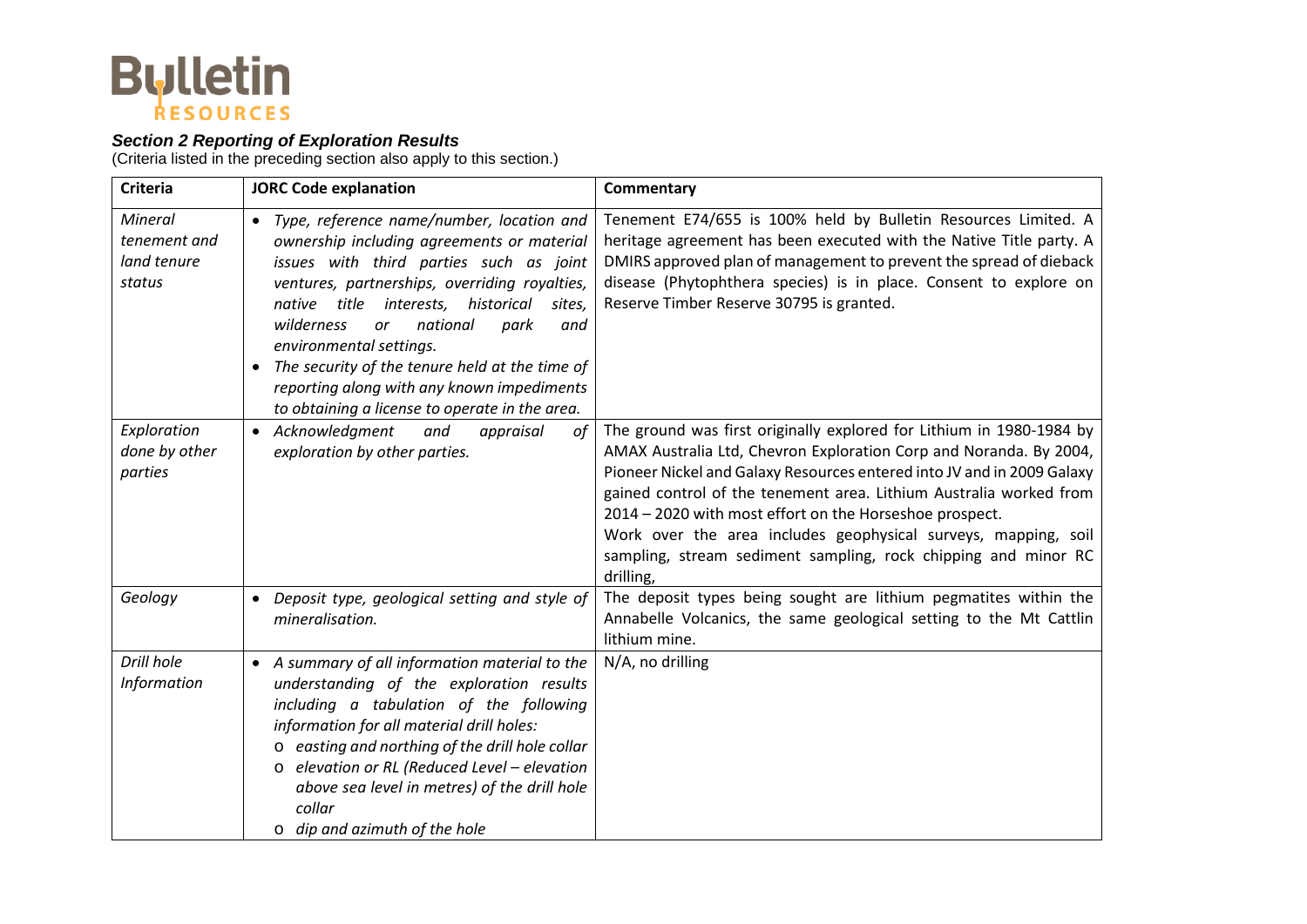

| <b>Criteria</b>                                                                 | <b>JORC Code explanation</b>                                                                                                                                                                                                                                                                                                                                                                                                                                                                                                                                                                                              | Commentary                                                                                                              |
|---------------------------------------------------------------------------------|---------------------------------------------------------------------------------------------------------------------------------------------------------------------------------------------------------------------------------------------------------------------------------------------------------------------------------------------------------------------------------------------------------------------------------------------------------------------------------------------------------------------------------------------------------------------------------------------------------------------------|-------------------------------------------------------------------------------------------------------------------------|
|                                                                                 | o down hole length and interception depth<br>o hole length.<br>If the exclusion of this information is justified<br>$\bullet$<br>on the basis that the information is not<br>material and this exclusion does not detract<br>from the understanding of the report, the<br>Competent Person should clearly explain why<br>this is the case.                                                                                                                                                                                                                                                                                |                                                                                                                         |
| Data<br>aggregation<br>methods                                                  | In reporting Exploration Results, weighting<br>$\bullet$<br>averaging techniques, maximum and/or<br>minimum grade truncations (eg. cutting of<br>high grades) and cut-off grades are usually<br>material and should be stated.<br>Where aggregate intercepts incorporate<br>short lengths of high grade results and longer<br>lengths of low grade results, the procedure<br>used for such aggregation should be stated<br>and some typical examples of such<br>aggregations should be shown in detail.<br>The assumptions used for any reporting of<br>$\bullet$<br>metal equivalent values should be clearly<br>stated. | No data is top-cut.                                                                                                     |
| Relationship<br>between<br>mineralisation<br>widths and<br>intercept<br>lengths | • These relationships are particularly important<br>in the reporting of Exploration Results.<br>• If the geometry of the mineralisation with<br>respect to the drill hole angle is known, its<br>nature should be reported.<br>If it is not known and only the down hole<br>lengths are reported, there should be a clear<br>statement to this effect (eg 'down hole<br>length, true width not known').                                                                                                                                                                                                                   | Samples are rock chips taken from surface and are not representative<br>of the entire thickness of the pegmatite units. |